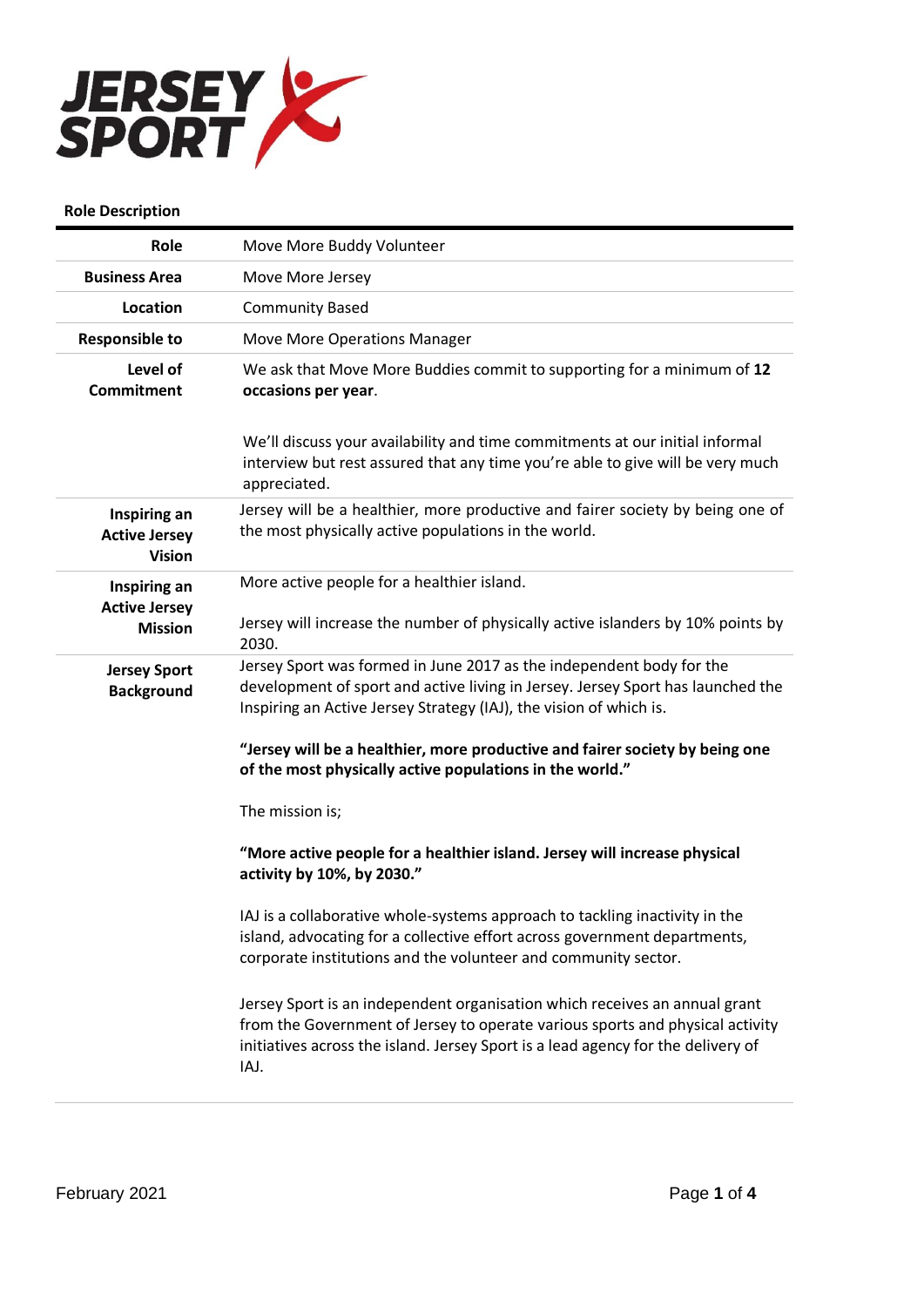| <b>Move More</b>  | The focus of our efforts is in engaging the less / least active within our    |
|-------------------|-------------------------------------------------------------------------------|
| <b>Programmes</b> | community with opportunities to increase their activity levels and move their |
| <b>Background</b> | attitudes and behaviours towards healthier lifestyle choices re physical      |
|                   | activity levels.                                                              |

Move More programmes are diverse and numerous. Below is a brief summary of some of our programmes:

Volunteer Led Programmes:

- MMM Health Walks we run 15 walks a week across the island, some as short as 10 minutes, up to walks over mixed terrain that take about an hour and a half.
- Breeze is a cycling programme for female participants, with the focus of encouraging women in particular to cycle with a group and enjoy the physical, mental, and social benefits that come with this. Rides vary from beginner, introductory rides on shared use / cycle paths up to "Challenging" fast paced road rides.
- Guided Rides a parallel programme to Breeze for both male and female cyclists to attend
- MM RunTogether a new programme to help motivate and engage individuals who are new to running within a led group environment, and support them as they move from being potentially non-runners to

## Staff Led Programmes:

- MM Referral clients are referred to this 12 week service of behaviour change and instructor led classes when increasing their physical activity levels will improve their ongoing health condition
- MM Get Moving programmes delivered in partnership with MIND Jersey to support clients efforts to adopt physically active lifestyles through engaging in physical activity sessions and structured discussions focussing on behaviour change
- MM Active Buggy Classes designed to support post-natal clients return to / adopt physically active lifestyles through engaging in physical activity sessions and structured discussions focussing on behaviour change
- MM Ability programmes designed for islanders who have a disability and may need additional support to engage in physical activity programmes. The sessions are delivered in partnership with other stake holders such as Jersey MENCAP and include walks, multi sport sessions, boccia and circuits.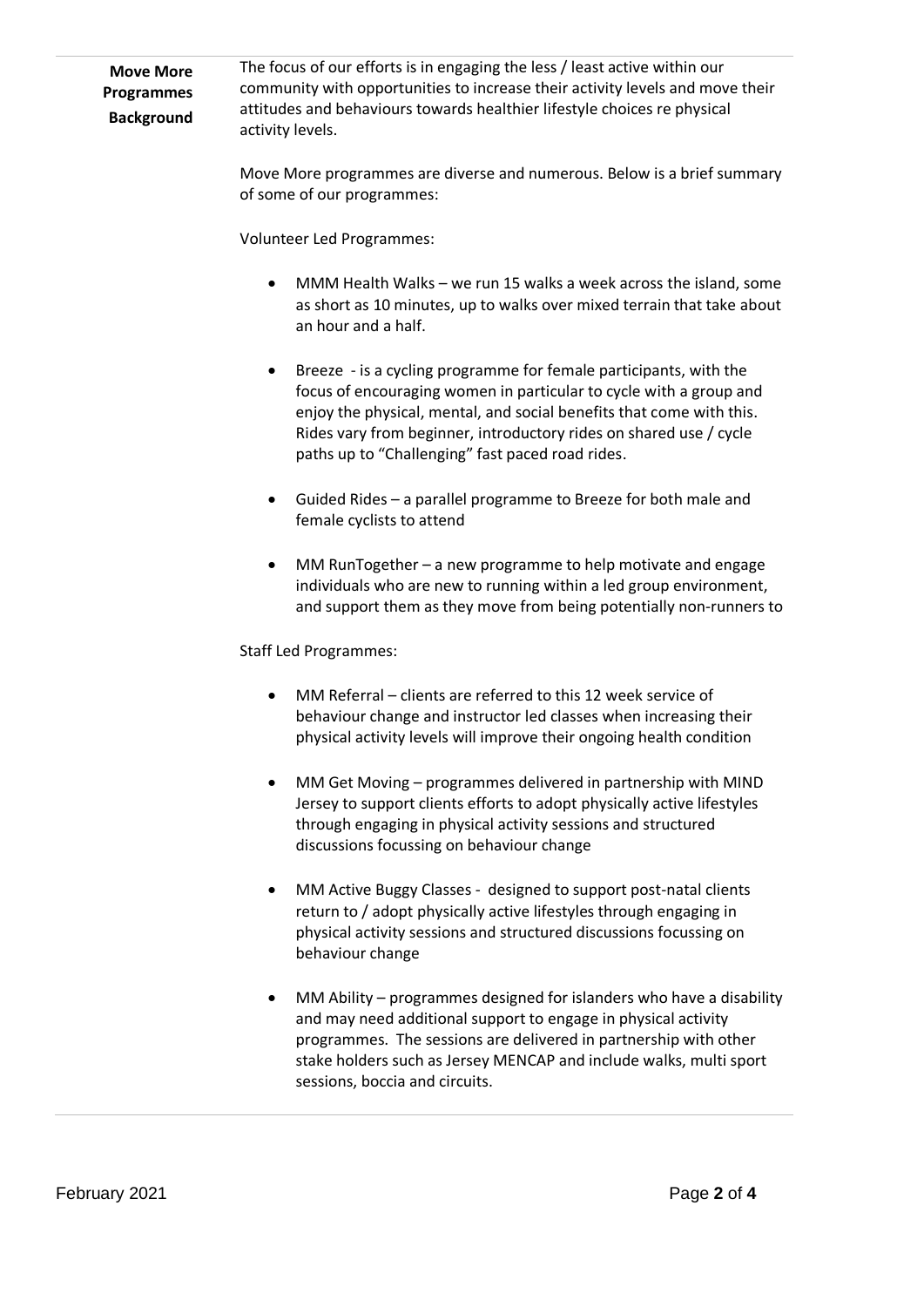|                            | Cycle Without Limits - The Cycle Without Limits Centre is home to a<br>range of adapted bikes that allow adults and children with disabilities<br>or mobility issues to enjoy riding in a safe, outdoor space              |
|----------------------------|----------------------------------------------------------------------------------------------------------------------------------------------------------------------------------------------------------------------------|
|                            | Many of our clients and participants do not need support to engage with our<br>programmes, however, for a variety of reasons some clients would benefit<br>hugely from a friendly face supporting their efforts to engage. |
| <b>Move More Buddy</b>     | The Buddy Volunteer role includes:                                                                                                                                                                                         |
| <b>Volunteer Roles</b>     | Understanding and adhering to Risk Assessments and agreed Standard<br><b>Operating Procedures</b>                                                                                                                          |
|                            | Meet, greet and welcome participants and helping put them at ease.<br>$\overline{\phantom{a}}$                                                                                                                             |
|                            | Supporting staff members and other volunteers as they work with<br>participants.                                                                                                                                           |
|                            | Some administrative tasks as demmed by session volunteers (e.g.<br>completing registers / registration forms)                                                                                                              |
|                            | Reporting as / if necessary<br>-                                                                                                                                                                                           |
|                            | Providing general assistance to the session leader to support the smooth<br>$\overline{\phantom{a}}$<br>running of sessions                                                                                                |
| <b>Skills Required for</b> | Confidence to meet individuals and groups of clients.<br>$\qquad \qquad \blacksquare$                                                                                                                                      |
| the role                   | Ability to befriend and help put people at ease in contexts that may be<br>$\overline{\phantom{a}}$<br>new or challenging to them.                                                                                         |
|                            | Discretion and respect of confidentiality and boundaries<br>$\overline{\phantom{a}}$                                                                                                                                       |
|                            | Enthusiasm and encouragement<br>$\blacksquare$                                                                                                                                                                             |
|                            | Approachability and friendliness<br>$\overline{\phantom{a}}$                                                                                                                                                               |
|                            | Great interpersonal and communication skills<br>$\overline{\phantom{a}}$                                                                                                                                                   |
|                            | Honesty and integrity<br>-                                                                                                                                                                                                 |
|                            | Understanding of Safeguarding and it's outworking.<br>-                                                                                                                                                                    |
|                            | Patience and an inclusive approach to engagement                                                                                                                                                                           |
|                            | Reliability and punctuality<br>-                                                                                                                                                                                           |
|                            | Understanding of the Move More initiative                                                                                                                                                                                  |
|                            | Agreement to undertake the following if not already in place (Jersey<br>Sport will provide relevant training at no cost to the volunteer):                                                                                 |
|                            | Adult Safeguarding Course (and children's course if involved in family<br>programmes)                                                                                                                                      |
|                            | Move More Volunteer Induction                                                                                                                                                                                              |
|                            | A DBS check                                                                                                                                                                                                                |
| What's in it for me?       | As one of our valued volunteers, we will offer you:                                                                                                                                                                        |
|                            | The chance to develop your skills and gain experience.                                                                                                                                                                     |
|                            | Support within your role<br>$\overline{\phantom{0}}$                                                                                                                                                                       |
|                            | The opportunity to take part in training (at no financial cost to you)<br>$\overline{\phantom{a}}$                                                                                                                         |
|                            | The chance to make a difference to the lives of people; physical, social and<br>mental wellbeing.                                                                                                                          |